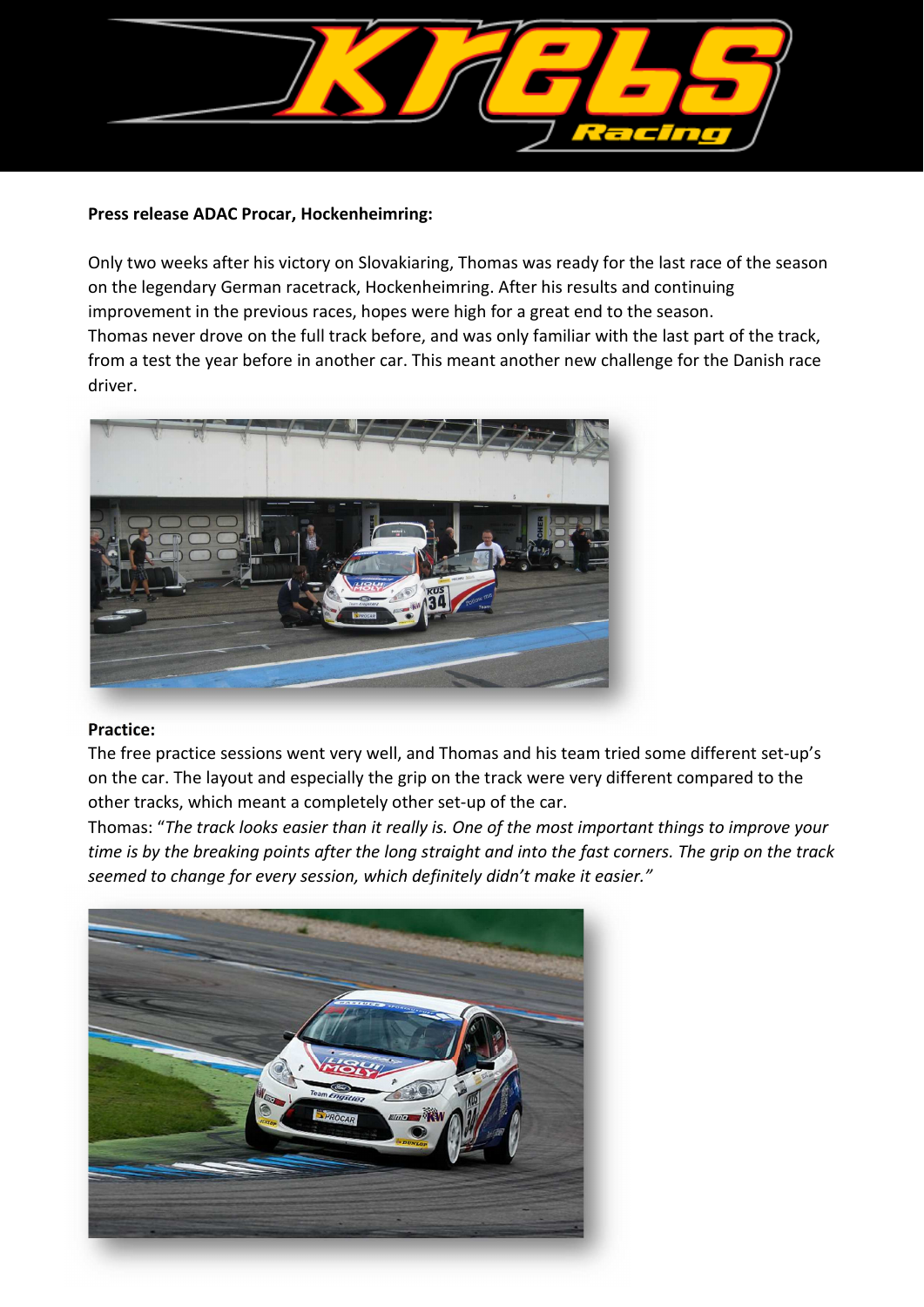

# **Qualifying:**

Saturday afternoon it was time for the 30 minutes long qualification. As it was the case over the whole weekend, the track conditions kept dry.

Thomas drove the session over two stints with new tires, each with three fast laps. The car felt in good balance and Thomas could perform some strong lap times. In the second stint he could make his fastest lap time; 2.05,95, which was enough for the 3<sup>rd</sup> position. A satisfying outcome for the Danish race driver.

Thomas: "*It was surprisingly different on the new tires, especially the breaking points changed more than I had expected. Nevertheless I got a good time together on the second set of new tires, and we can be satisfied with the result."* 



# **Carlo award:**

Saturday evening Thomas received the Carlo Award from the ADAC Procar organization, after his performance in the previous race in Slovakia. Furthermore, he received the Fairplay Carlo Award after a big online voting from the whole season. With this award followed the price of a brand new race suit, given by www.be-parts.com

Thomas: "*I would like to thank all the people who voted for me for the two awards. It is very special to me and I am happy for all the support."* 

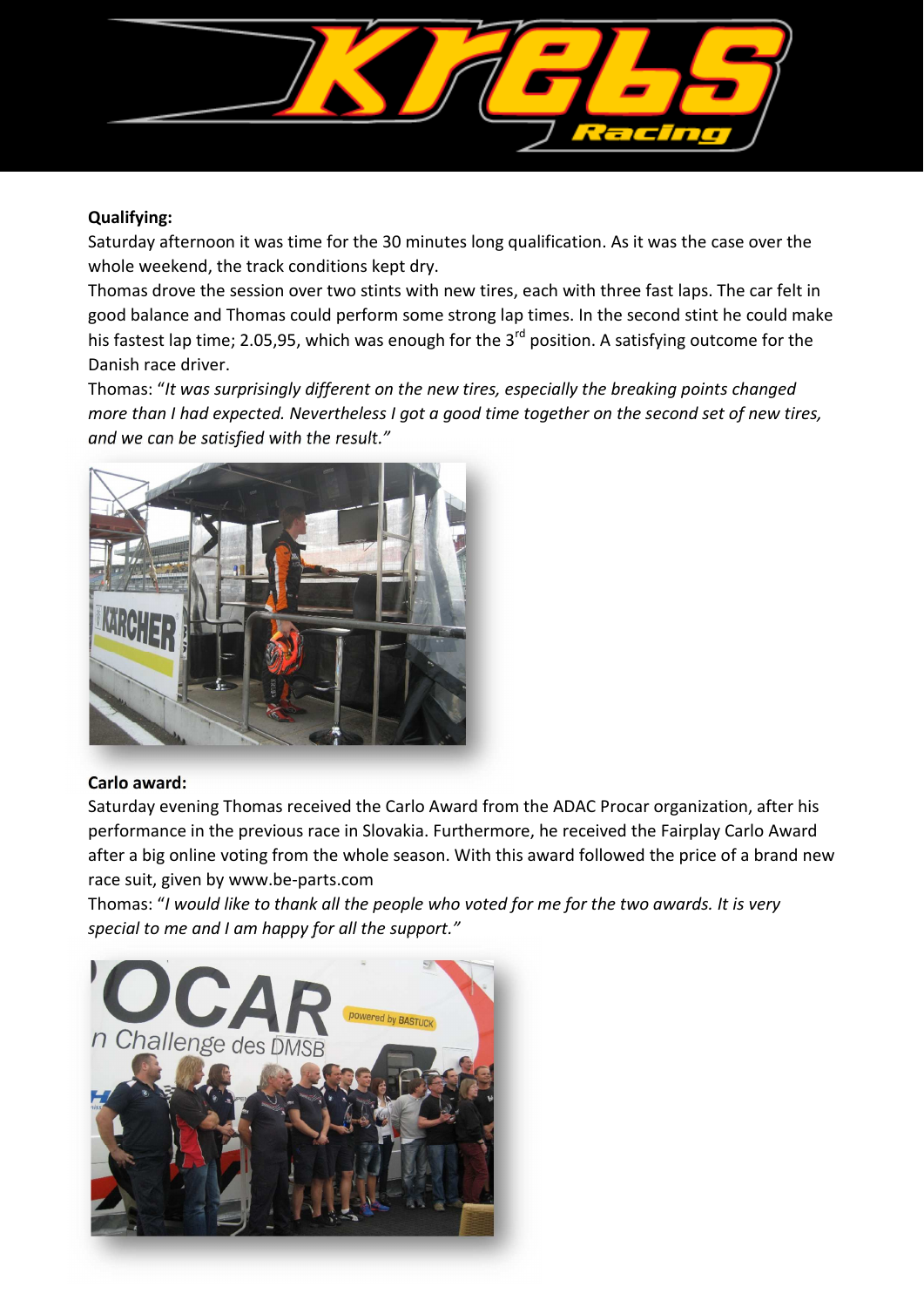

### **Race 1:**

The first race was planned to start on Sunday morning, but was moved to Sunday afternoon due to repairs on the track. Starting from 3<sup>rd</sup> position, hopes were high for another podium. Thomas made a good start and could keep up with the two cars in front of him. After a few laps, he was hit by another car, and dropped a few positions down the following laps. Thomas was struggling with the car and could not keep up with the cars in front of him. After a long race, he could reach the finish line as number 5.

Thomas: "*Quite an empty feeling after race 1. The balance of the car had completely changed and I had no chance to keep up with the front. I struggled with massive understeering out of the long corners, but made the best out of the situation. I made a very big gap behind me, and I could easily secure my 5th position without any pressure. I hope we can fix the problems to the second race."*



# **Race 2:**

The very last race of the season was driven late Sunday afternoon. In the few hours between the two races, Thomas and his team worked hard to get the car ready with a new set-up. After the standing start, Thomas was close behind the leading group and was able to put pressure on the front. Unfortunately, the situation was more or less the same like in the first race. After a few laps, the understeering was increasing more and more, and Thomas could not reach the goal of another podium. After an exclusion of another driver, Thomas finished the last race of the year as  $4^{\text{th}}$ .